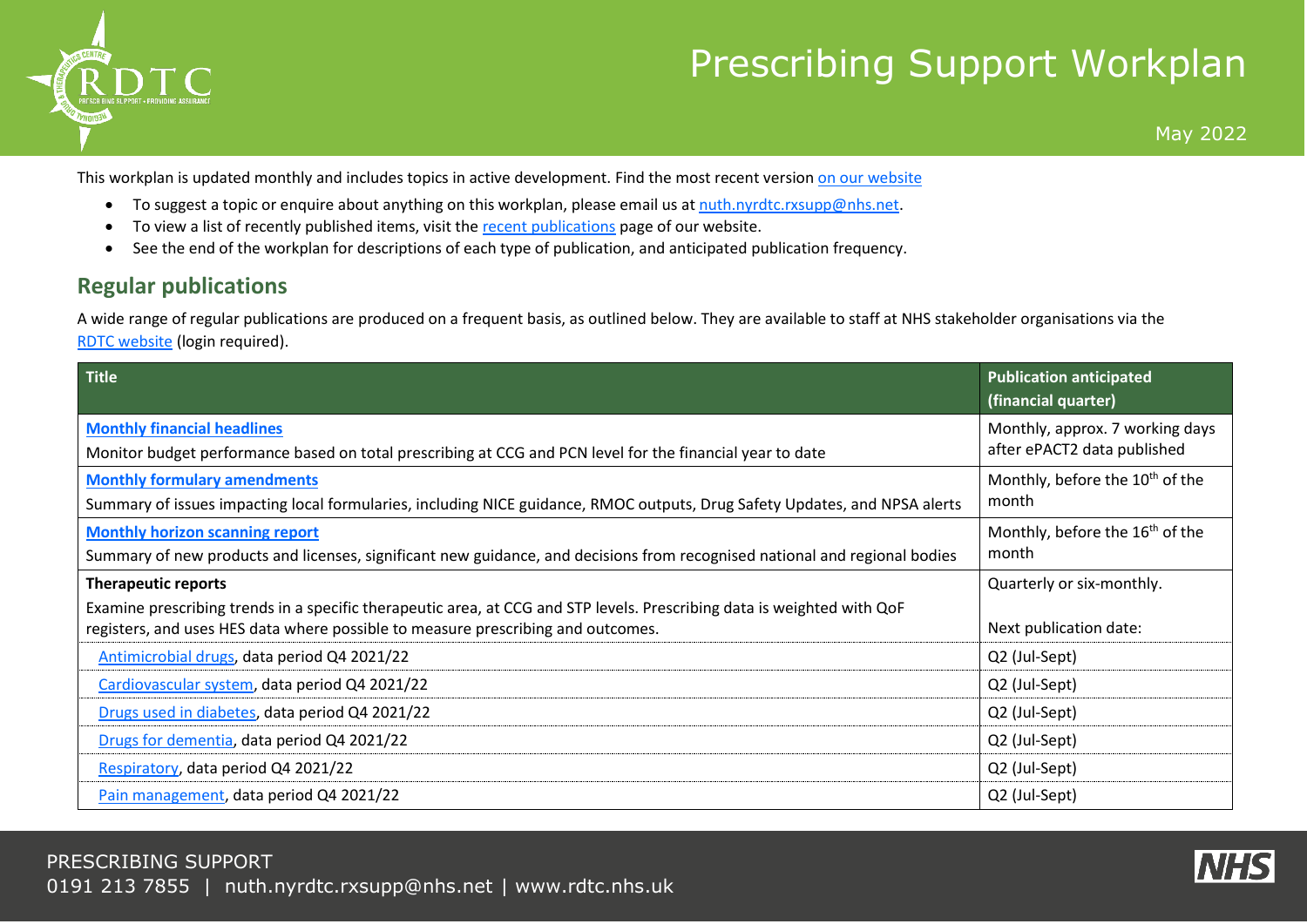| Title                                                                                                                           | <b>Publication anticipated</b> |
|---------------------------------------------------------------------------------------------------------------------------------|--------------------------------|
|                                                                                                                                 | (financial quarter)            |
| <b>RDTC newsletter</b>                                                                                                          | Every two months               |
| Update on RDTC activities, to help tailor local work plans and highlight topical issues in prescribing or medicines management. | Next edition: May 2022         |
| <b>Cost comparison charts</b>                                                                                                   | Quarterly                      |
| Cost charts, organised by BNF classification, showing comparative costs at the NHS basic price.                                 | Next edition: Q1 (Apr-Jun)     |
| <b>Price concession bulletin</b>                                                                                                | Monthly                        |
| Predicted cost impact of drug price changes, both through the Price Concessions list and monthly Drug Tariff cost variations    | Next edition: Q1 (Apr-Jun)     |
| <b>Top 50 BNF sections and drugs</b>                                                                                            | Quarterly                      |
| Top 50 BNF sections and drugs in terms of spend at CCG level for the financial year to date, with a focus on growth             | Next edition: Q1 (Apr-Jun)     |
| <b>Growth contrast tool</b>                                                                                                     | Quarterly                      |
| Identify important local effects on prescribing costs by comparing growth with national patterns                                | Next edition: Q1 (Apr-Jun)     |
| <b>Drug tariff monitor</b>                                                                                                      | Quarterly                      |
| Predicted cost impact of Drug Tariff category A, M and C price changes on primary care spending                                 | Next edition: Q1 (Apr-Jun)     |

## **Forthcoming publications**

To feedback on new or updated publications or take part as an external commentator, please email us at [nuth.nyrdtc.rxsupp@nhs.net.](mailto:nuth.nyrdtc.rxsupp@nhs.net?subject=RDTC%20workplan) Regular publications are produced on a regular schedule, as outline below. They are available to all staff at NHS stakeholder organisations via the [RDTC website](https://rdtc.nhs.uk/) (login required).

| <b>Title</b>                                                                                                                 | <b>Type</b>                      | <b>Topic</b>                        | <b>Publication anticipated</b><br>(financial quarter) |
|------------------------------------------------------------------------------------------------------------------------------|----------------------------------|-------------------------------------|-------------------------------------------------------|
| Bijuve for continuous HRT for oestrogen deficiency symptoms in<br>postmenopausal women                                       | <b>New Drug Evaluation</b>       | <b>Diabetes and endocrine</b>       | Q1 (Apr-Jun)                                          |
| Bijuve for continuous HRT for oestrogen deficiency symptoms in<br>postmenopausal women                                       | <b>Formulary assessment tool</b> | <b>Diabetes and endocrine</b>       | Q1 (Apr-Jun)                                          |
| Adaflex (melatonin) for insomnia in people aged 6-17 years with<br>ADHD, where sleep hygiene measures have been insufficient | <b>Formulary assessment tool</b> | <b>Central nervous system</b>       | Q1 (Apr-Jun)                                          |
| Tirbanibulin for actinic keratoses                                                                                           | <b>Formulary assessment tool</b> | <b>Skin and wound</b><br>management | Q1 (Apr-Jun)                                          |

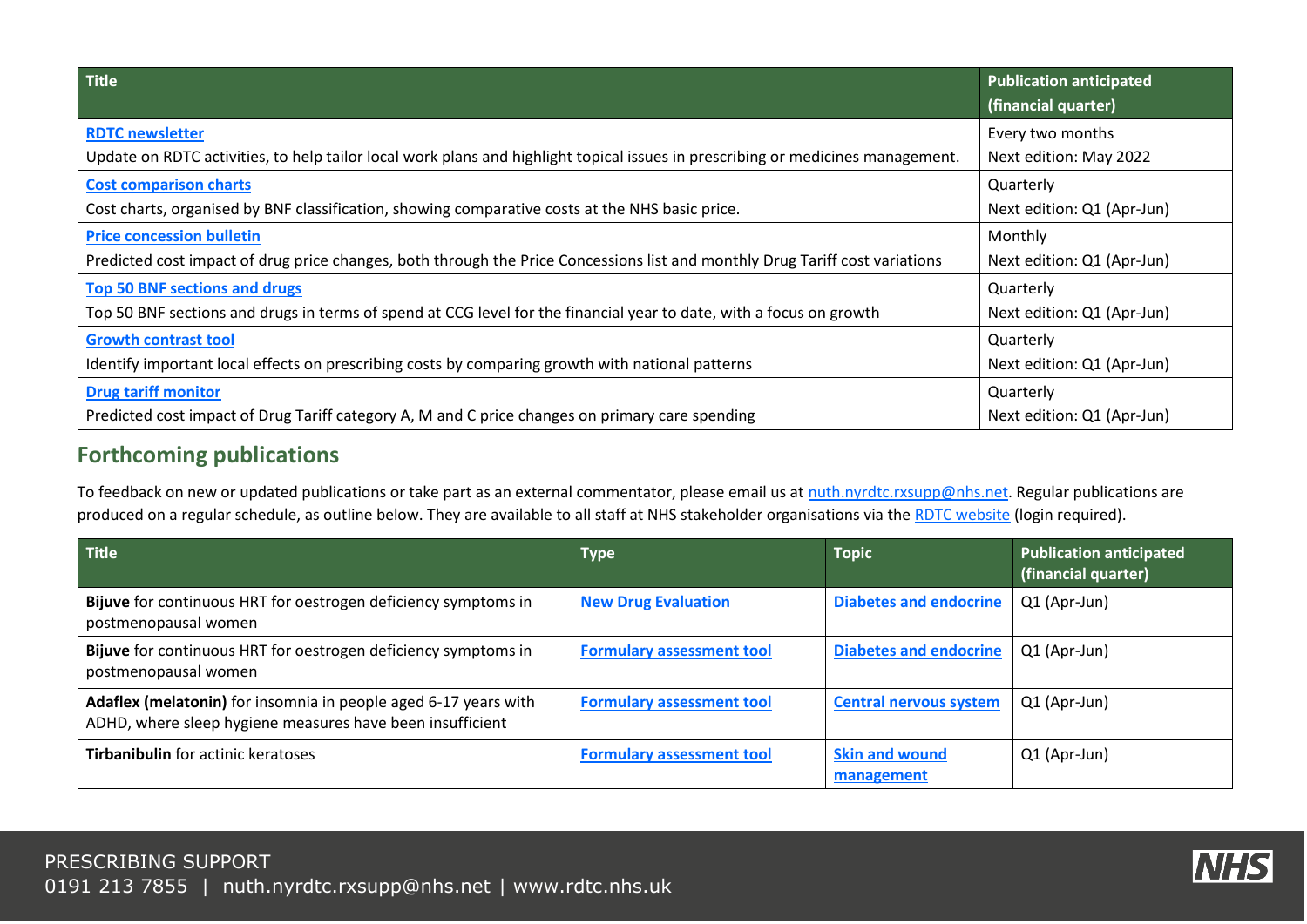| <b>Title</b>                                                                                                                  | <b>Type</b>                              | <b>Topic</b>                  | <b>Publication anticipated</b><br>(financial quarter) |
|-------------------------------------------------------------------------------------------------------------------------------|------------------------------------------|-------------------------------|-------------------------------------------------------|
| Electronic repeat dispensing: understanding the prescribing<br>population and initial barriers to uptake                      | <b>ICS level strategic bulletin</b>      | <b>Medicines value</b>        | Q1 (Apr-Jun)                                          |
| Budesonide orodispersible for maintaining remission in eosinophilic<br>oesophagitis                                           | <b>Medicines in Practice</b>             | <b>Gastrointestinal</b>       | Q1 (Apr-Jun)                                          |
| Linzagolix for uterine fibroids                                                                                               | <b>New drug evaluation</b>               | <b>Diabetes and endocrine</b> | Q2 (Jul-Sept)                                         |
| Inhaler carbon impact assessment tool                                                                                         | <b>Prescribing data report</b>           | <b>Respiratory</b>            | Q2 (Jul-Sept)                                         |
| Reducing inhaler carbon impact                                                                                                | <b>Medicines in Practice</b>             | <b>Respiratory</b>            | Q2 (Jul-Sept)                                         |
| Overprescribing                                                                                                               | <b>Prescribing for population health</b> | <b>Medicines safety</b>       | Q2 (Jul-Sept)                                         |
| <b>Antimicrobial prescribing</b>                                                                                              | <b>Prescribing for population health</b> | <b>Antimicrobial</b>          | Q2 (Jul-Sept)                                         |
| <b>Disposal of inhalers</b>                                                                                                   | <b>Prescribing bulletin</b>              | <b>Medicines value</b>        | Q2 (Jul-Sept)                                         |
| Electronic repeat dispensing: implementation, clinical<br>considerations, and thresholds                                      | <b>ICS level strategic bulletin</b>      | <b>Medicines value</b>        | Q3 (Oct-Dec)                                          |
| Insulin pumps                                                                                                                 | <b>Prescribing for population health</b> | <b>Medicines value</b>        | Q3 (Oct-Dec)                                          |
| Polypharmacy: prescribing cascades                                                                                            | <b>Prescribing for population health</b> | <b>Medicines safety</b>       | Q3 (Oct-Dec)                                          |
| <b>Sustainability</b>                                                                                                         | <b>Prescribing for population health</b> | <b>Medicines value</b>        | Q3 (Oct-Dec)                                          |
| <b>Medicines carbon footprint</b>                                                                                             | <b>Formulary assessment tool</b>         | <b>Medicines value</b>        | Q3 (Oct-Dec)                                          |
| Incorporating primary and secondary care prescribing data to<br>better understand the ICS                                     | <b>Prescribing for population health</b> | <b>Medicines value</b>        | Q3 (Oct-Dec)                                          |
| Health inequalities and inhaler prescribing                                                                                   | <b>Prescribing for population health</b> | <b>Medicines value</b>        | Q4 (Jan-Mar)                                          |
| Patient concordance: evaluation of the accuracy of dispensed<br>medicines data to understand concordance with prescribed dose | <b>Prescribing for population health</b> | <b>Medicines safety</b>       | Q4 (Jan-Mar)                                          |

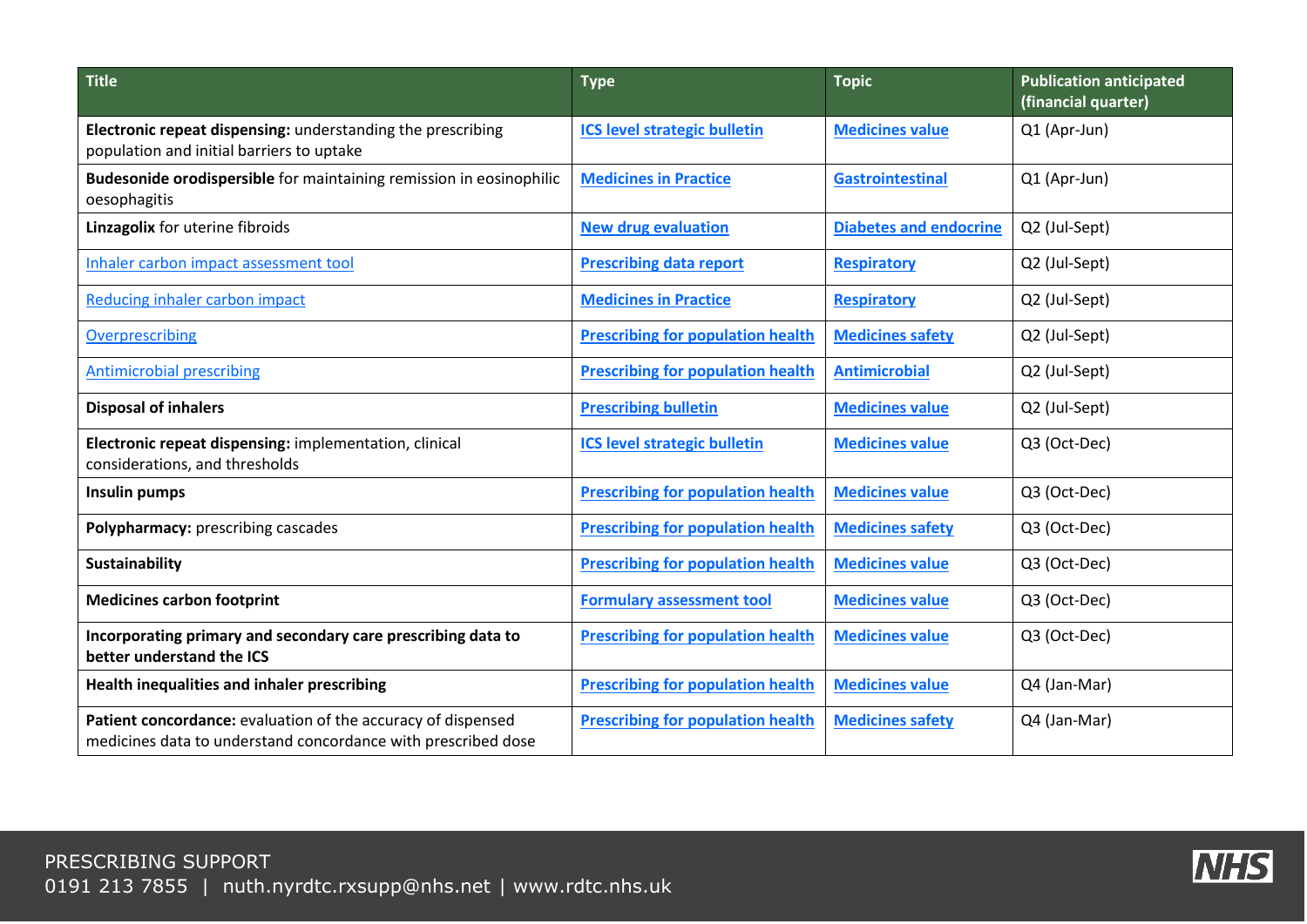## Who we are and what we do

We are an NHS organisation hosted by an NHS Foundation Trust. The unit is a multidisciplinary group of senior pharmacists, a medicines evaluation team, and data analysts and statistician. We work closely with many NHS organisations to support collaborative working across systems and sectors.

Below is a list of outputs, with a summary of their content and frequency. If you identify a topic that fits into one or more of these categories and would benefit your team or work streams, please get in touch at [nuth.nyrdtc.rxsupp@nhs.net](mailto:nuth.nyrdtc.rxsupp@nhs.net) to discuss. See our website for a list o[f recent publications.](https://rdtc.nhs.uk/prescribing-support/new/)

| <b>Type</b>                                           | <b>Description</b>                                                                                                                                                                                                                                                            | <b>Frequency</b> |  |
|-------------------------------------------------------|-------------------------------------------------------------------------------------------------------------------------------------------------------------------------------------------------------------------------------------------------------------------------------|------------------|--|
| <b>Evidence evaluation and medicines optimisation</b> |                                                                                                                                                                                                                                                                               |                  |  |
|                                                       | Intended audience: medicines optimisation teams, formulary and prescribing committees, and prescribers                                                                                                                                                                        |                  |  |
| New drug evaluation                                   | Concise, structured reviews of new drugs recently launched within the NHS. These documents seek to<br>provide a brief overview of the efficacy, safety and cost of new drugs.                                                                                                 | 6-12 annually    |  |
| <b>Medicines in practice</b>                          | Evidence-based publications designed to support medicines optimisation activities. The series aims to<br>maximise health gains through the optimum use of medicines, by influencing and changing prescribing<br>behaviour.                                                    |                  |  |
| <b>Evaluation reports</b>                             | Evidence-based publications specifically designed to support stakeholder medicines optimisation<br>services. The series aims to maximise health gains through the optimum use of medicines, by influencing<br>and changing prescribing behaviour.                             |                  |  |
| <b>Prescriber support</b><br>tools                    | Tools to support medicines management teams and prescribers in clinical decision-making, such as<br>comparison tables for a therapeutic class to highlight clinical similarities and differences.                                                                             |                  |  |
| Safer medication use                                  | Bulletin series jointly produced with the Yellow Card Centre Northern and Yorkshire, discussing specific<br>drug related safety problems. Provides guidance to ensure safe, appropriate prescribing and raises<br>awareness of adverse drug reaction detection and reporting. |                  |  |
| <b>Formulary assessment</b><br>tool                   | Templates to support local decision-making, pre-populated with information required to make a<br>formulary decision on the specific product. Intended to reduce duplication of effort, with space for the<br>addition of local information as appropriate.                    | 10-12 annually   |  |
| <b>Newsletter</b>                                     | Informs readers of RDTC activities, to help tailor local work plans and highlight topical issues in<br>prescribing or medicines management.                                                                                                                                   | Every two months |  |

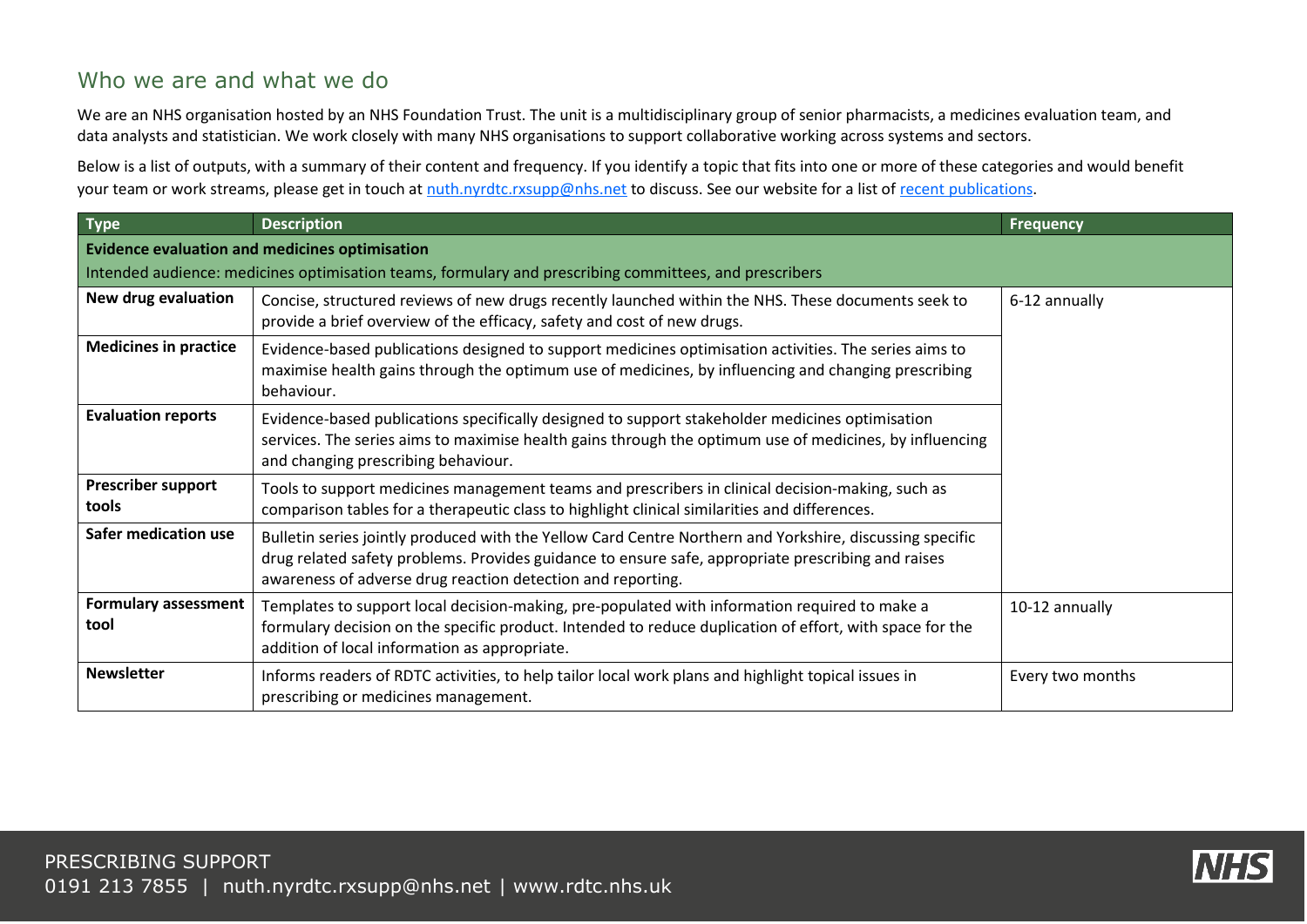| <b>Prescribing data reports and analysis</b>                                               |                                                                                                                                                                                                                                                                                    |                                                 |
|--------------------------------------------------------------------------------------------|------------------------------------------------------------------------------------------------------------------------------------------------------------------------------------------------------------------------------------------------------------------------------------|-------------------------------------------------|
| Intended audience: medicines optimisation teams, medicines commissioning and finance teams |                                                                                                                                                                                                                                                                                    |                                                 |
| <b>Monthly financial</b><br>headlines                                                      | Monitors budget performance based on total prescribing for the whole BNF at CCG and PCN level for the<br>financial year to date with particular focus on cost and item growth compared to the same period from<br>the previous financial year.                                     | Monthly                                         |
| <b>Therapeutic reports</b>                                                                 | Therapeutic reports examine prescribing trends in a specific therapeutic area, at CCG and STP levels.<br>Prescribing data is weighted with QoF registers, and uses HES data where possible to measure<br>prescribing and outcomes.                                                 | Quarterly or six monthly,<br>depending on topic |
| <b>Cost comparison</b><br>charts                                                           | Over 80 charts, organised by BNF classification, showing comparative costs at the NHS basic price. Charts<br>generally show annual costs at the indicated doses.                                                                                                                   | Quarterly                                       |
| Items not to be<br>routinely prescribed                                                    | Prescribing trends for items which should not be routinely prescribed in primary care, based on the NHS<br>England guidance. Data presented at CCG and STP level.                                                                                                                  | Quarterly                                       |
| Drug tariff monitor                                                                        | Predicted cost impact of Drug Tariff category A, M and C price changes on primary care spending,<br>calculated by matching the ePACT2 prescribing data for the latest month available to the current prices<br>listed in the Drug Tariff.                                          | Quarterly                                       |
| <b>Price concession</b><br>bulletin                                                        | Predicted cost impact of drug price changes, both through the Price Concessions list and monthly Drug<br>Tariff cost variations. The data is calculated by matching the ePACT2 prescribing data for the latest<br>month available to the current prices listed in the Drug Tariff. | Monthly                                         |
| Top 50 BNF sections &<br>drugs                                                             | Top 50 BNF sections and drugs in terms of spend at CCG level for the financial year to date, with a focus<br>on cost growth and item growth.                                                                                                                                       | Quarterly                                       |
| <b>Growth contrast</b>                                                                     | Identify important local effects on prescribing costs. Figures derived by comparing growth in prescribing<br>costs and items in selected CCGs with what might have happened if national growth patterns had<br>applied.                                                            | Quarterly                                       |
| <b>Strategic and planning resources</b>                                                    |                                                                                                                                                                                                                                                                                    |                                                 |
| Intended audience: strategic medicines optimisation and commissioning teams and committees |                                                                                                                                                                                                                                                                                    |                                                 |
| <b>Annual horizon</b><br>scanning                                                          | A Key Considerations document and cost calculator, covering medicines and indications expected to<br>launch in the coming 12-15 months. Includes current prescribing budget position, and suggesting<br>proposed uplifts to prescribing budgets for the next financial year.       | Annual                                          |
| <b>Prescribing bulletins</b>                                                               | Bulletins covering focused medicines optimisation issues such as the implementation of national<br>guidelines. Estimates potential financial and commissioning impacts and signposts to useful resources.                                                                          | Quarterly                                       |

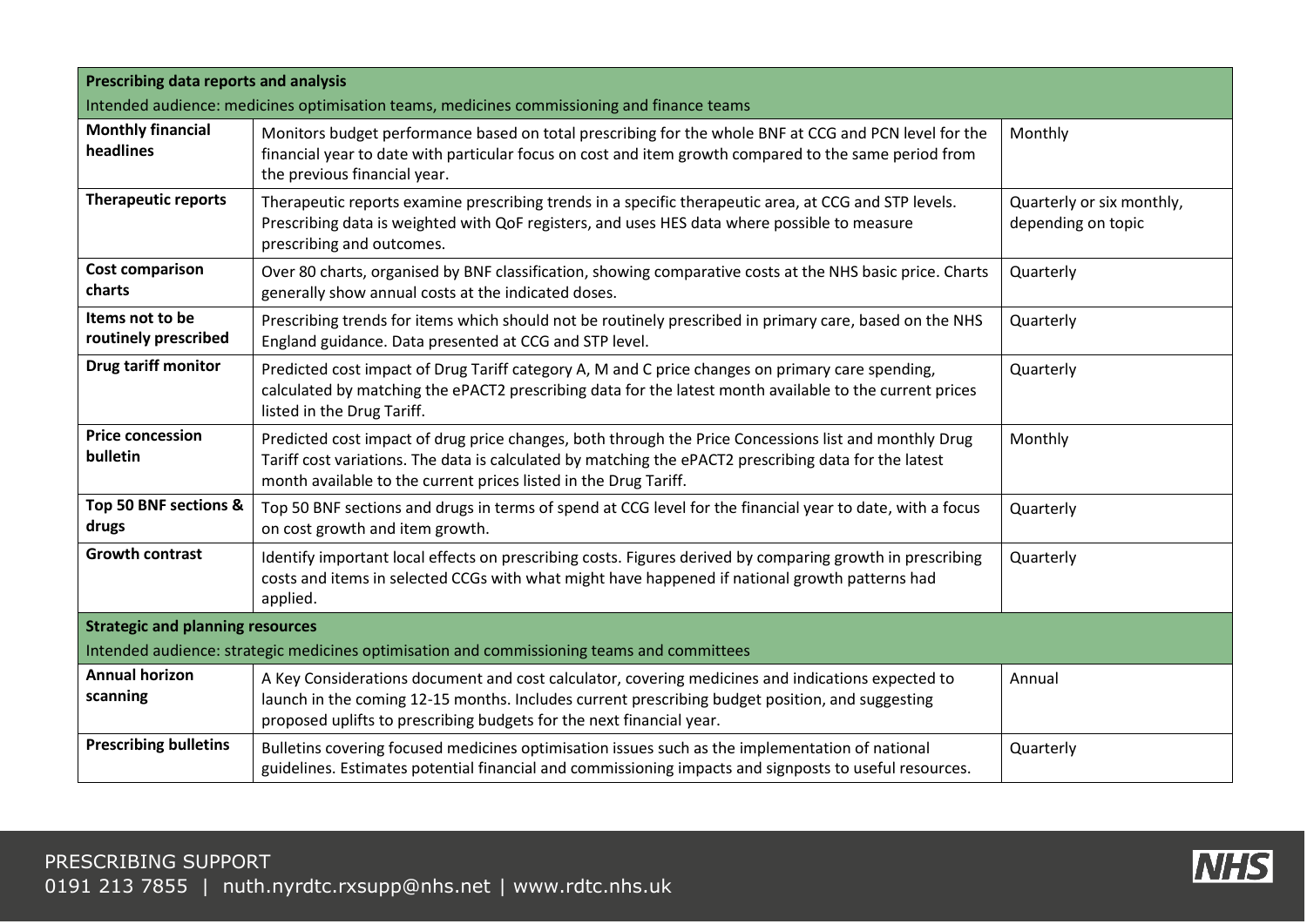| Inhaler carbon impact<br>assessment tool                                                                                                         | Tool intended for use at a commissioning level to estimate the impact of respiratory pathway choices<br>made following a clinical decision-making process.                                                                                                              | Six monthly                                                                               |
|--------------------------------------------------------------------------------------------------------------------------------------------------|-------------------------------------------------------------------------------------------------------------------------------------------------------------------------------------------------------------------------------------------------------------------------|-------------------------------------------------------------------------------------------|
| <b>Prescribing for</b><br>population health                                                                                                      | Bulletins intended to support ICSs to improve the health of the populations they serve, using prescribing<br>data, biomedical literature and other data sources to provide new insights.                                                                                | Four per year                                                                             |
| <b>Financial impact and</b><br>outcome assessments                                                                                               | Assessment of the financial impact and health outcomes associated with implementing a health<br>technology, clinical pathway or guideline, using a multidisciplinary approach including biomedical<br>evidence, prescribing analysis, and health economics methodology. | Two per year                                                                              |
| <b>Professional secretarial services and functions</b>                                                                                           |                                                                                                                                                                                                                                                                         |                                                                                           |
|                                                                                                                                                  | Intended user: medicines optimisation groups, e.g. GMMMG, NTAG                                                                                                                                                                                                          |                                                                                           |
| <b>Professional</b><br>secretarial services                                                                                                      | Running of a group, including agenda setting, minute taking, governance (including ToR prep), annual<br>report, decision summaries, newsletters, membership maintenance, and maintaining a DOI register.                                                                |                                                                                           |
| <b>Enquiry answering</b>                                                                                                                         | Answering or redirecting enquiries specifically related to the group and its decisions                                                                                                                                                                                  |                                                                                           |
| Sharing of group<br>decisions                                                                                                                    | Uploading of decisions to a formulary platform or website (does not include provision of platform or<br>website by RDTC)                                                                                                                                                | As required. Contact the<br>Centre using the details below                                |
| <b>Provision and</b><br>maintenance of a<br>group website                                                                                        | Provision of a platform or website, and maintenance of content such as group decisions, pathways and<br>guidelines, and meeting minutes.                                                                                                                                | to discuss options in full.                                                               |
| <b>Consultation</b><br>management                                                                                                                | The management of a consultation process to include preparing consultation questions, uploading<br>documents, collating responses, and passing to document author(s) for action.                                                                                        |                                                                                           |
| <b>Formulary maintenance</b>                                                                                                                     |                                                                                                                                                                                                                                                                         |                                                                                           |
|                                                                                                                                                  | Intended audience: local or regional formulary committees                                                                                                                                                                                                               |                                                                                           |
| <b>Formulary</b><br>maintenance                                                                                                                  | Assessment of formulary applications, full and regular reviews of formulary, and routine amendments to<br>reflect national guidance and safety alerts.                                                                                                                  | As required. Contact the<br>Centre using the details below<br>to discuss options in full. |
| <b>Pathways and guidelines support</b>                                                                                                           |                                                                                                                                                                                                                                                                         |                                                                                           |
| Intended audience: local, regional or national clinical networks and medicines optimisation groups, e.g. RMOC national shared care working group |                                                                                                                                                                                                                                                                         |                                                                                           |
| Clinical pathway<br>checking or revision                                                                                                         | Clinical checking or revision of clinical guidelines, pathways, or shared care protocols, to provide<br>assurance on clinical appropriateness and safety.                                                                                                               | As required. Contact the                                                                  |
| <b>Clinical pathway</b><br>development                                                                                                           | Development of clinical guidelines, pathways, or shared care protocols, using robust and transparent<br>processes to ensure high quality.                                                                                                                               | Centre using the details below<br>to discuss options in full.                             |